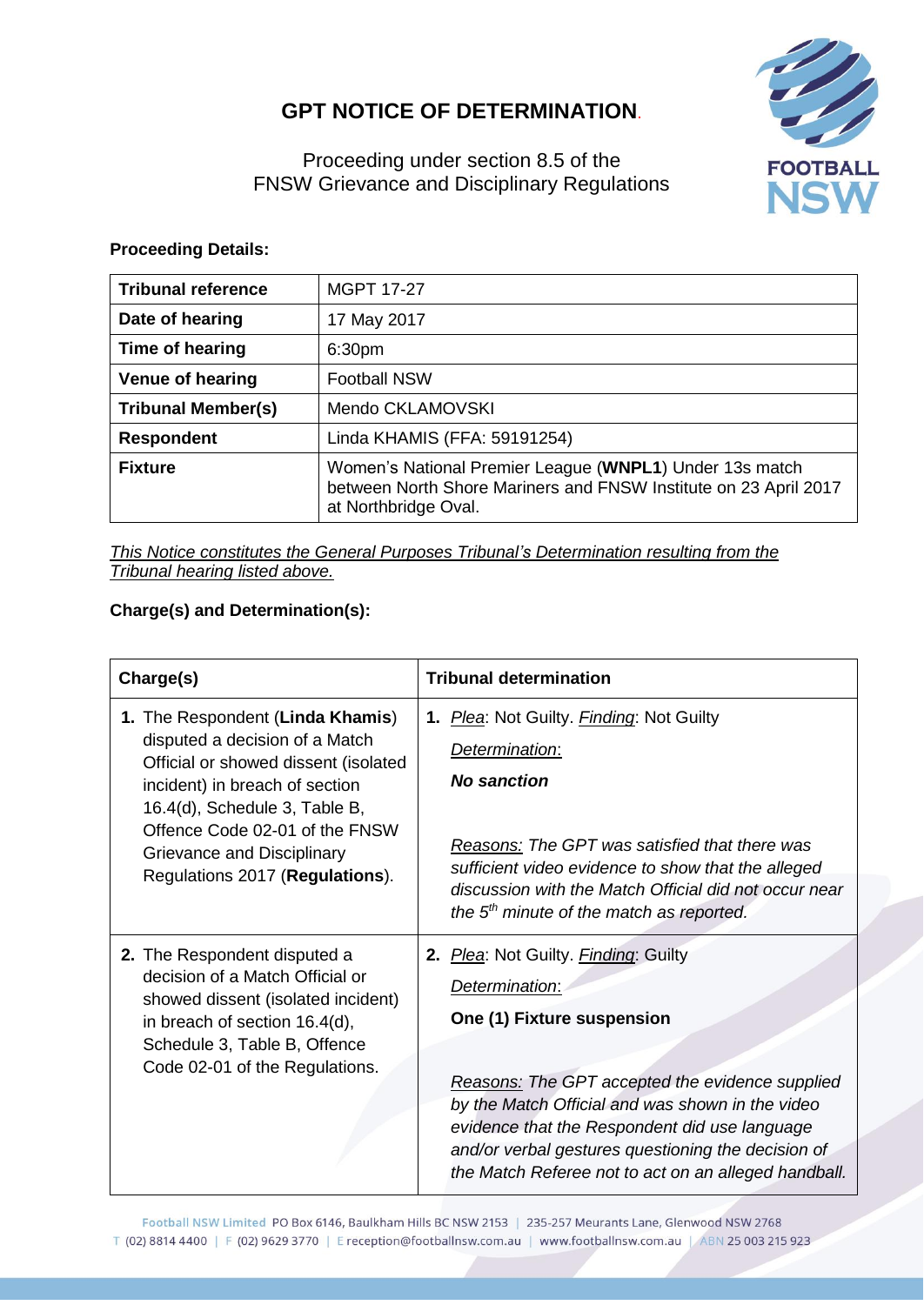| 3. | The Respondent disputed a<br>decision of a Match Official or<br>showed dissent (isolated incident)<br>in breach of section 16.4(d),<br>Schedule 3, Table B, Offence<br>Code 02-01 of the Regulations.         | 3. Plea: Not Guilty. Finding: Guilty<br>Determination:<br>One (1) Fixture suspension<br><b>Reasons:</b> The GPT was satisfied that there was<br>sufficient video evidence to show that a discussion<br>with the Match Official did occur. While the details of<br>the discussion itself couldn't be heard it was clear<br>that the Respondent was questioning a decision of<br>the Match Referee with the Match Official next to the<br>team bench/enclosure.                                                                                                        |
|----|---------------------------------------------------------------------------------------------------------------------------------------------------------------------------------------------------------------|----------------------------------------------------------------------------------------------------------------------------------------------------------------------------------------------------------------------------------------------------------------------------------------------------------------------------------------------------------------------------------------------------------------------------------------------------------------------------------------------------------------------------------------------------------------------|
| 4. | The Respondent entered the field<br>of play without authorisation<br>(isolated incident) in breach of<br>section 16.4(d), Schedule 3, Table<br>C, Offence Code 01-01 of the<br>Regulations 2017.              | 4. Plea: Not Guilty. Finding: Not Guilty<br>Determination:<br><b>No sanction</b><br><b>Reasons:</b> The GPT was satisfied that there was a<br>discussion between the Respondent and the<br>Assistant Referee near the half-way line but was<br>unable to determine whether this was initiated by the<br>Assistant Referee or the Respondent as the video<br>evidence did not show this incident. The<br>Respondent's witness, Mr Ante Juric, stated that he<br>did not see the incident. The GPT could not be<br>satisfied that there was a breach in this instance. |
| 5. | The Respondent failed to abide by<br>or comply with a direction of a<br>Match Official (isolated incident) in<br>breach of section 16.4(d),<br>Schedule 3, Table B, Offence<br>Code 01-01 of the Regulations. | 5. Plea: Not Guilty Finding: Not Guilty<br>Determination.<br><b>No sanction</b><br>Reasons: The GPT was unable to be satisfied that<br>there was a breach as the video evidence did not<br>show the alleged incident as described in the Match<br>Official's report. There is also no report provided by<br>the Match Referee nor the Assistant Referees to<br>support the allegation which would be expected in<br>this situation.                                                                                                                                  |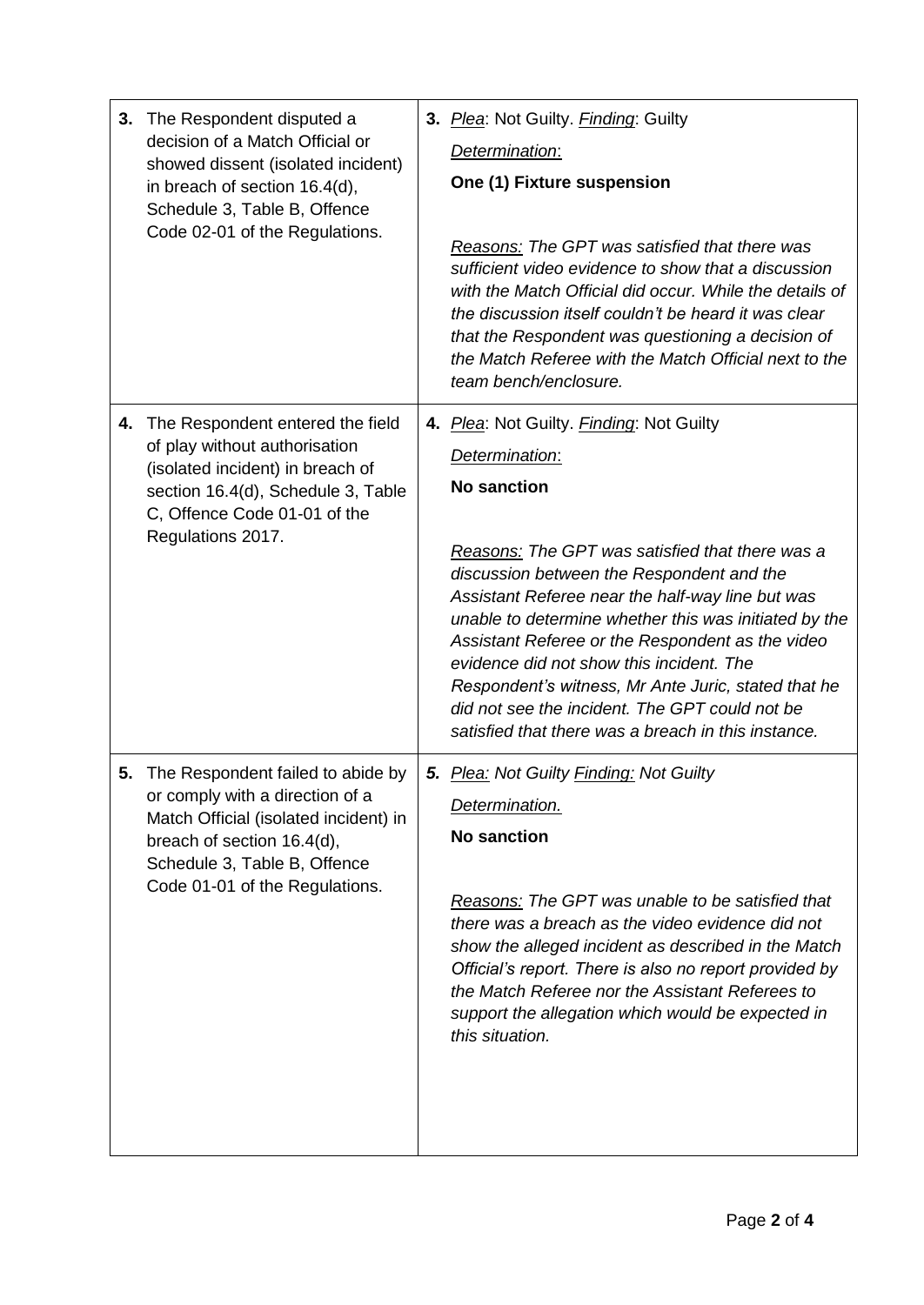| 6. | The Respondent displayed<br>unsportsmanlike or unprofessional<br>behaviour (isolated incident) in<br>breach of section 16.4(d),<br>Schedule 3, Table C, Offence<br>Code 03-01 of the Regulations. |                                                                                                                                                                                                                                                                    | 6. Plea: Not Guilty Finding: Not Guilty<br>Determination.<br><b>No sanction</b>                                                                                                                                                                                                                                                                                                                                                                                                                                                                                                                                                                    |
|----|---------------------------------------------------------------------------------------------------------------------------------------------------------------------------------------------------|--------------------------------------------------------------------------------------------------------------------------------------------------------------------------------------------------------------------------------------------------------------------|----------------------------------------------------------------------------------------------------------------------------------------------------------------------------------------------------------------------------------------------------------------------------------------------------------------------------------------------------------------------------------------------------------------------------------------------------------------------------------------------------------------------------------------------------------------------------------------------------------------------------------------------------|
|    |                                                                                                                                                                                                   |                                                                                                                                                                                                                                                                    | <b>Reasons: The GPT determined that there was</b><br>insufficient evidence, based on the account of the<br>Respondent and questioning of the Match Official<br>(Referee Assessor), Mr Dimitrios Gongolidis, to find<br>the Respondent guilty of this charge. The Match<br>Official when questioned (by telephone)<br>acknowledged that the Respondent had supplied<br>her details as requested and after walking back to<br>her team may have said something to herself. He<br>didn't remember much after that and was unable to<br>recall a reaction from the Respondent. The GPT<br>therefore could not find evidence to support this<br>charge. |
|    |                                                                                                                                                                                                   |                                                                                                                                                                                                                                                                    | The Match Official believed that the Respondent<br>showed disrespect to the Match Officials throughout<br>the match and up until the goal was scored in the<br>58 <sup>th</sup> minute. This allegation could not be supported<br>by the video evidence.                                                                                                                                                                                                                                                                                                                                                                                           |
|    |                                                                                                                                                                                                   | The GPT did however advise the respondent that<br>there are other avenues to seek clarification and that<br>it is not appropriate to do this with a Referee<br>Assessor even though in this instance they were<br>seated in close proximity to the player's bench. |                                                                                                                                                                                                                                                                                                                                                                                                                                                                                                                                                                                                                                                    |

## **Serving of Suspension:**

*The sanctions in Charges 2 and 3 are to be served consecutively such that the Respondent is required to serve a total suspension of Two (2) Fixtures.*

*NB. The Respondent is to serve the suspension as a Team Official and in accordance with section 15.6 of the Regulations, in particular, sub-sections 15.6(h) and (i) which provide that, on the day of a Fixture, the Respondent must not:* 

- *a. enter the field of play (or court), its surrounds, the technical area, players race, dressing rooms or any other place within a stadium, venue, ground or Centre where players and/or officials are likely to assemble to prepare for a match;*
- *b. be seated in an area in a stadium, venue, ground or Centre normally reserved for players and/or officials; and*
- c. *in the case of coach, must not engage or attempt to engage a third party to relay coaching instructions.*